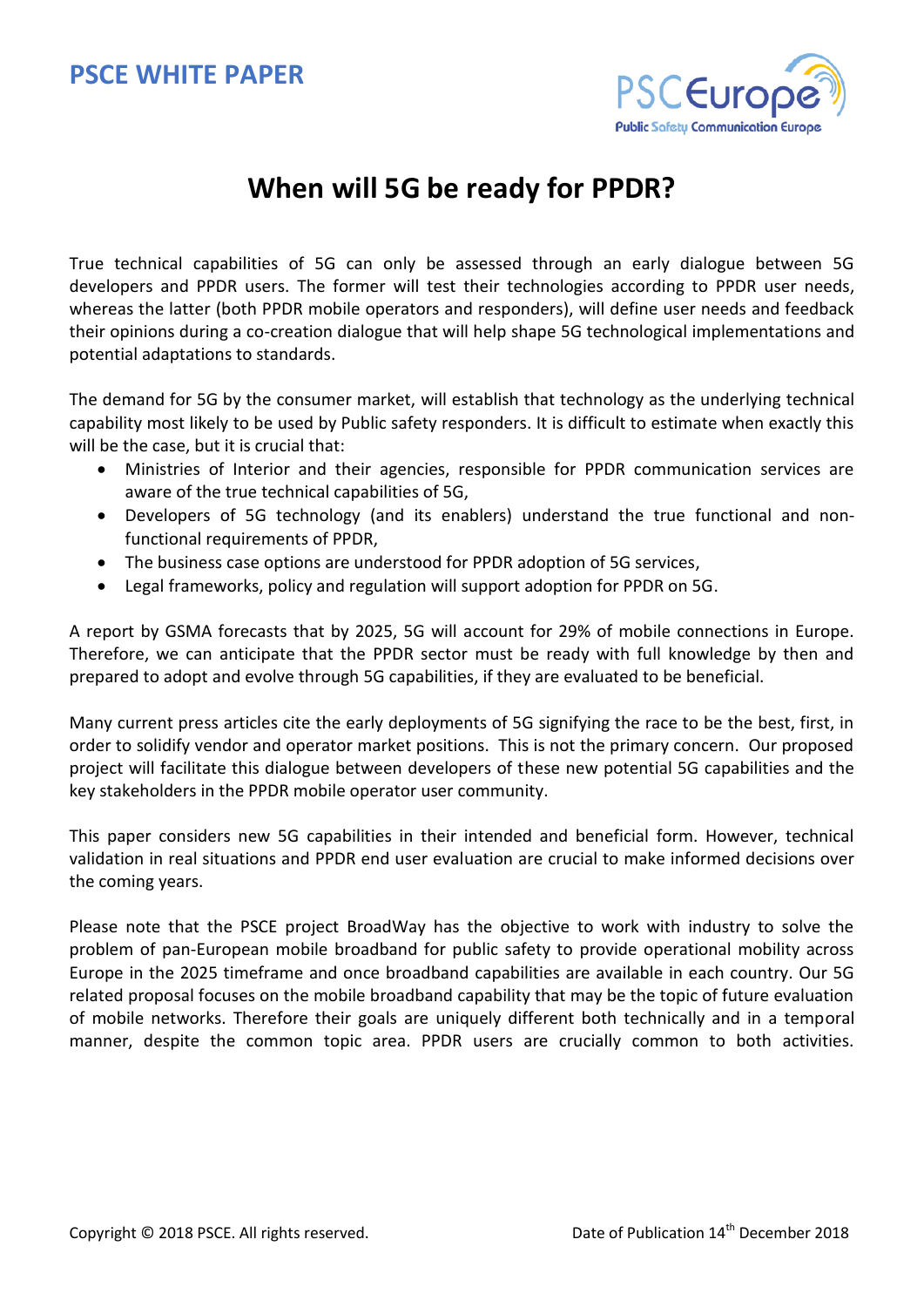# When will 5G be ready for use by PPDR?

David Lund Public Safety Communication Europe Brussels, Belgium david.lund@psc-europe.eu

Daniel Corujo Instituto de Telecomunicações and Universidade de Aveiro Aveiro, Portugal dcorujo@av.it.pt

Rui L. Aguiar Instituto de Telecomunicações and Universidade de Aveiro Aveiro, Portugal ruilaa@ua.pt

*Abstract***— It is imperative that we bring early feedback of the PPDR arena into 5G technology developments, and given its specific nature, such an effort must also be performed in a coordinated way. Given the current standardization status and technological base of 5G experimental platforms, now is the time to act and impact the design and adoption of future PPDR broadband mobile systems. Furthermore, the existence of commercial trials increases the possibilities of geographical and stakeholders' reach, way beyond early 5G end to end test platforms. Although some probing activities have recently started, it is important to seriously assess and explore the 5G technology capabilities now, developing knowledge, technology and experiences that will prevent these PPDR critical operations from falling back to only being able to use basic services, such as voice or short amounts of telemetry data.** 

#### I. INTRODUCTION

Public Protection and Disaster Relief (PPDR) composes the most critical societal impact and life-affecting vertical use of 5G, with the most demanding requirements in terms of reliability, availability and scaled quality.

In recent years it has been recognised that Public Safety First Responders should adopt broadband mobile communication technology to allow access and sharing of broadband data. This will allow our responders the best mobile communication capability in the face of crime, terrorism and in the response to disaster.

Voice is currently the primary accepted mode of communication for public safety responders. This is the current state, primarily due to the fact that technology currently used in the majority of deployments are equivalent to 2G mobile communication. It is trusted because deployed systems are mostly using dedicated resources and are therefore considered secure and reliable.

The recognition of the need to adopt mobile broadband lead the public safety community to request new capabilities to be developed through 3GPP standardisation. This brought new potential capabilities with the aim to bring into PPDR the communication features we witness today in beyond-2G systems. These capabilities are quite different to those used by consumer users of mobile.

3GPP standards are evolving well in support of PPDR. However, this new technical capability is only useful if the economics of their deployment and use support a sustainable PPDR communication capability. Irrespective of the mobile technology adopted, 4G, 5G or the next generations:

- PPDR Users, in two separate levels of the value chains have unique needs with the same goal:
	- o Ministries of Interior and their agencies responsible for public safety mobile communication must be

satisfied that the services delivered for use by responders will be available and fit for purpose,

- o Responders that use the technology must find benefit through overall capability improvement, and not be hindered by the new technology.
- Commercial Mobile operators and equipment vendors must recognise the importance of the societal needs of public safety,
- Policy makers should carefully address the balance of societal benefits and economic regulation of telecommunications sector.

The new standardised capabilities useful for PPDR were initially focused towards 4G (Rel-13, 14) with further enhancements brought into 5G (Rel-15, 16, +). Early adopters of broadband for public safety primarily consider the 4G perspective which is determined by the commercial mobile networks that typically use technology based on older releases where technology components are mature. This is crucial for the stability of live systems. We therefore need to understand the incentives and timeframes associated with the adoption of 5G for consumers, so as to anticipate when services will become available for PPDR to consider adoption.

This paper will introduce proposed work that will assess the timelines to PPDR adoption of 5G, the technical benefits of 5G for PPDR and how to evaluate that. We consider a crucial importance to validation of the business case, policy and associated Ethical Legal and Societal (ELSI) issues. KPIs will extend way beyond the technical view on 5G, to include non-functional criteria in the view of PPDR users including ministries and their agencies responsible for PPDR communication and, of course, the responders that use these capabilities to protect and save lives.

As other vertical sectors (Vehicles, Healthcare, etc) are also present and using network resources, the 5<sup>th</sup> Generation of Telecommunications Networks (5G) aims to provide coexistence capabilities. PPDR users are moving from a position where security and resilience are guaranteed by isolated mobile networks and resources. 5G offers shared resources with other vertices and so PPDR users are faced with this new sharing paradigm where security and resilience is offered with a virtualised separation rather than a physical isolation. This poses a difficult change for PPDR users to accept. Early test, validation and evaluation with 5G is crucial to gain such acceptance. The economic case must assure sustainable provision and use of 5G services for PPDR, which may require new policy to support our public safety users. This is crucial where PPDR users have a huge burden of societal responsibility, require highly secure and reliable communications, yet our 3.5M first responders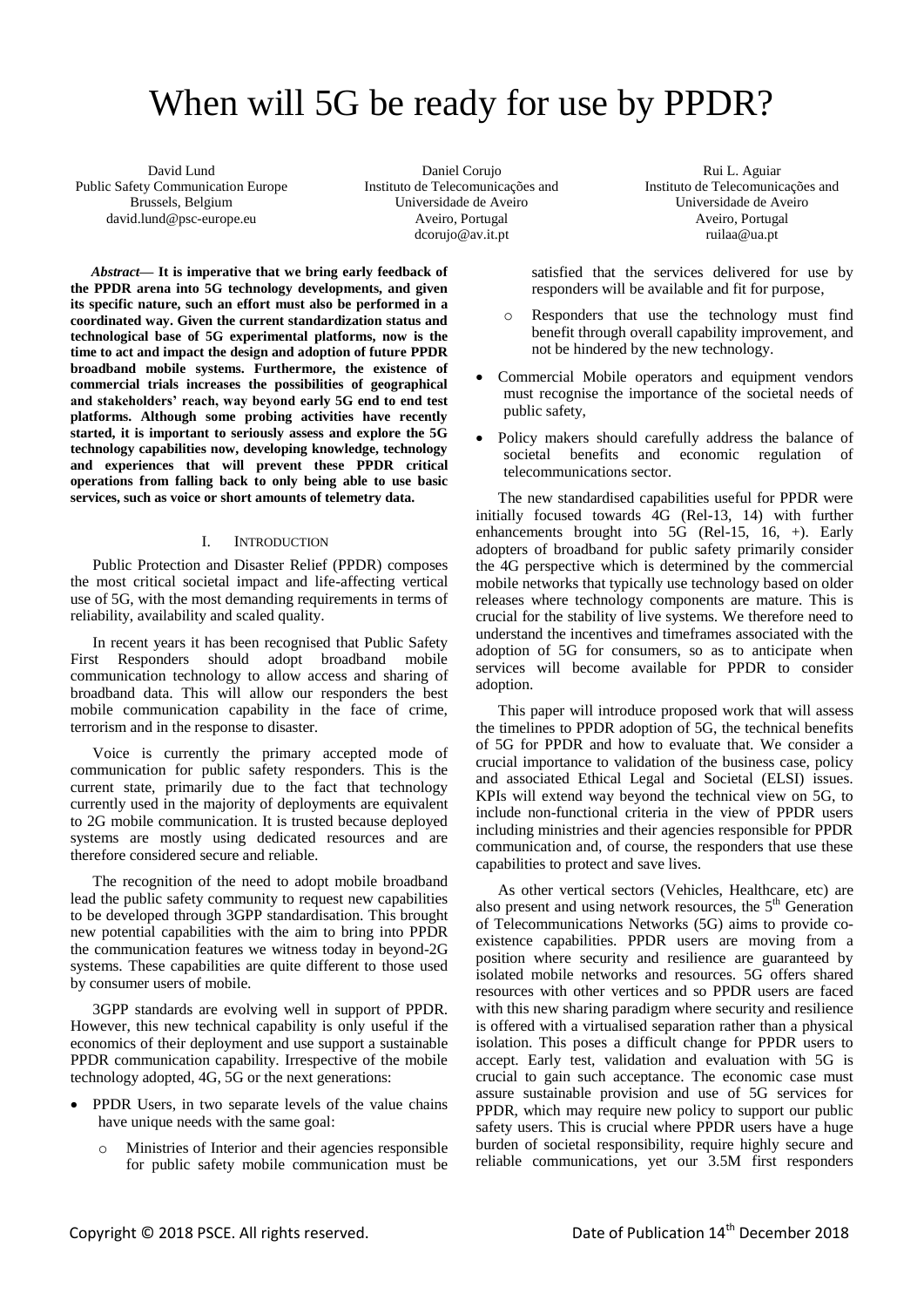represent only 0.75% of mobile users in Europe (465M) today.

The remainder of this paper is structured as follows. Section II provides insight on the path towards 5G, followed by a definition of its benefits in 5G in Section III. Section IV introduces the main PPDR requirements for broadband communication, along with the identification of the necessary steps for PPDR and 5G integration in Section V. Finally, the paper concludes in Section VI.

#### II. TIMELINE AND MATURITY TOWARDS 5G

PPDR has been commonly deployed using Private Mobile Radio (PMR) networks, in order to provide insurances that would otherwise be impractical on public networks. ETSI TC TETRA was the technical committee responsible for the standardization of TETRA (a 2G equivalent). Once standardized, TC TETRA proceeded to standardize its wide-band version TETRA Enhanced Data Services (TEDS), which provided a wideband 3G equivalent. TETRA standards were first released in 1995, and TEDS first released in 2005. The limited economy of scale and governmental led (in most cases) nature of TETRA deployment lead to long deployment times. TEDS was deployed in only a limited number of cases, primarily due to the large investments required. As TEDS standardization became complete, TC TETRA WG4 began consideration on how to prepare for the future broadband capability exchanges. Besides the parallel investment required, the PMR-dedicated initiatives were technically less featureenabled in regard to the public networks' progress. Two options were discussed: 1) to widen the bandwidth of TEDS to allow for a broadband capability, or 2) to leverage the rapidly evolving 3GPP standards. In that sense, PMR operators and involved organizations targeted broadband capabilities for PPDR by leveraging 4G Long Term Evolution (LTE) networks. This is largely due to the experiences related to the lack of uptake of TEDS and the high costs to governments requiring a very specific solution, with a limited marketplace. This allowed traditional PMR deployments, such as Tetra, Tetrapol and P25, to evolve from group-based communications. Nonetheless, public networks were specified targeting consumer markets, thus missing out on important PPDR requirements such as service guarantees, availability and capacity (which are fundamentally tested upon in crisis situations). In this sense, there was a unanimous need for specific research and standardization activities. Discussions of Requirements began in Working Group SA1 in 2012. 3GPP led the formation of Working Group SA6 in 2014 with the primary goal to standardize the technical details of Mission Critical Services. SA6 met for the first time in January 2015. The timeline for the 3GPP handling of PPDR aspects took the following form:

- Release-13 (completed March 2016) is the first release including Mission Critical Push to Talk (MC-PTT),
- Release-14 (completed June 2017) further enhances MC-PTT and includes new MC-Data and MC-Video services,
- Release-15 (completed Sept 2018) brings further enhancements,

• Release 16 (due December 2019) brings consideration of other vertical sectors requiring mission critical capabilities.

MC-PTT was originally driven by key projects in UK, US and South Korea. MC-Data and MC-Video requirements were heavenly driven by these originating countries plus other European Countries (France and The Netherlands), as they also prepare for a transition to broadband services in their country. This activity demonstrates a different approach in 3GPP standards with requirements being pulled directly from governments for public safety and from other specific vertical sectors. SA1 and SA6 currently consider new requirements from the automotive and rail market sectors, further building upon these new mission critical standards. The number of Market Representation Partners (MRP) of 3GPP is increasing as a result.

ETSI PlugTests have been run twice by ETSI in June 2017 and June 2018. Conformance specifications are now available for MC-PTT Release-13. Global Certification Forum (GCF) recently announced the offer of a service to carry out conformance testing.

The widespread direction to share 3GPP standards and share resultant services with existing commercial mobile operators are driven by 2 key decisions. Decisions at WRC'15 and a communication by the European Commission have led to a situation where it is highly unlikely that spectrum can be harmonized across Europe for dedicated use by public safety. This therefore places a significant requirement to share communication resources with existing infrastructures already providing coverage.

Figure 1 gives an estimation of timeframes of relevant standardisation and known pre-commercial activities already taking place. This is based on the timelines of several different activities:

- 3GPP 5G standardisation of Rel.15/16
- News of early 5G pre-commercial testbed deployments
- The timeline of pre-commercial BroadWay that aims to achieve pan-European broadband for PPDR.
- BroadNet represents the pan-European procurement of PPDR mobile broadband capabilities developed during BroadWay (www.broadway-info.eu).
- News of PPDR adoption of mobile broadband in different EU countries, considering:
	- o early non-mission critical MVNO provision of 4G
	- o early adopters of release-13 Mission Critical Push to Talk (MC-PTT)
	- o Expectation of the adoption of full MC services as MNOs upgrade
	- o The majority of European PPDR using 5G in the 2028+ timeframe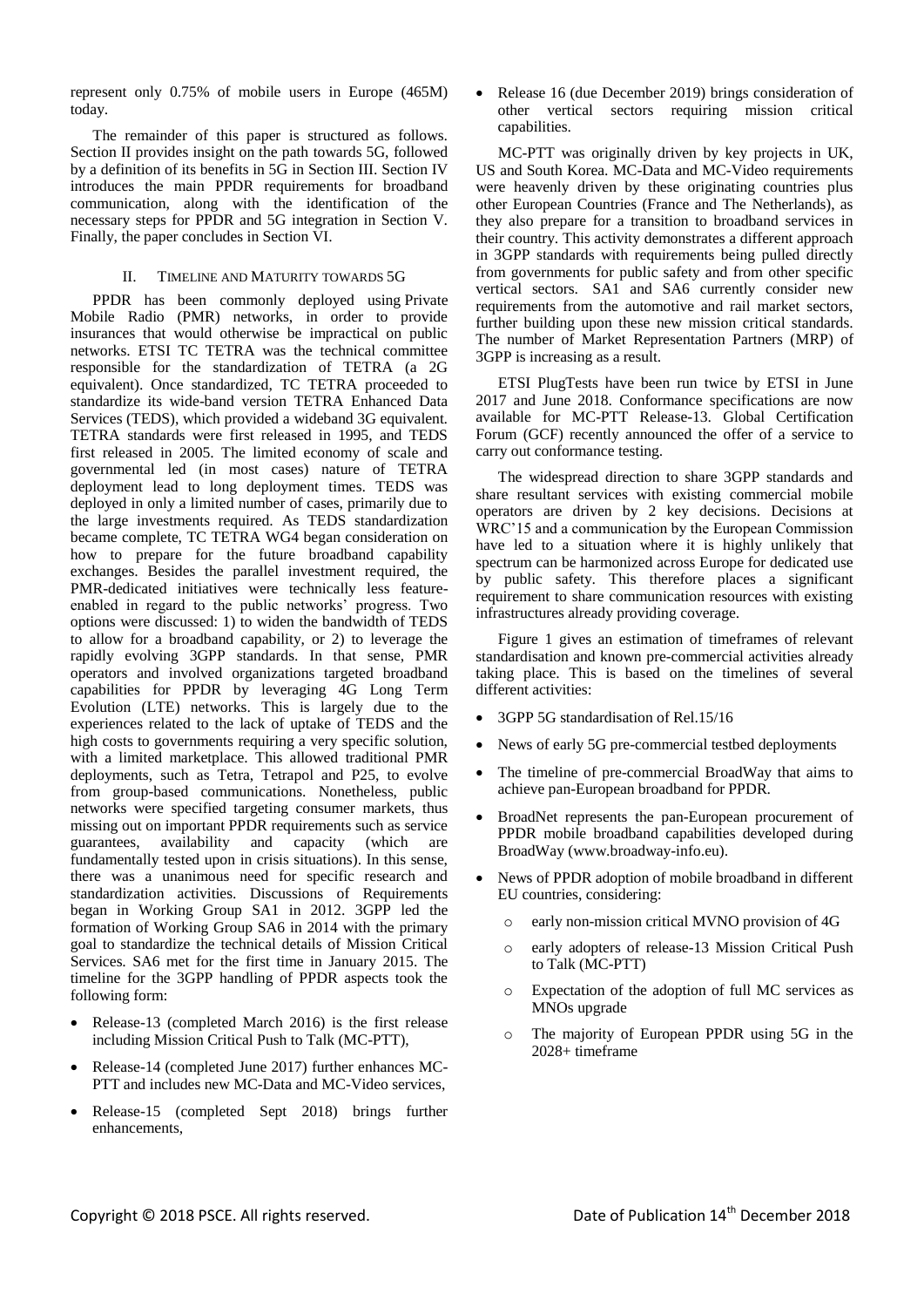

Figure 1 – Timeline of related standardisation and known pre-commercial activities

#### III. BENEFITS OF 5G

The expected benefits of 5G for PPDR fall into three main axes, namely performance, density and service guarantee/availability. PPDR communications need reliability, but may also find new applications to exploit data rates that 5G provides (e.g. augmented reality). The higher data rates come with higher fading dynamics [\[1\]](#page-7-0) and also [\[2\].](#page-7-1) Dual Connectivity allows a UE to concurrently connect to 2 radio nodes [\[3\],](#page-7-2) initially EN-DC (concurrent 4G and 5G connections), but eventually this will be extended to multiconnectivity (2 or more) with only 5G radio connections. This dual connectivity has the potential to dramatically increase reliability, especially when high capacity channels are being used. Currently this can be facilitated by rudimentary duplication of packets across the 2 connections [\[4\].](#page-7-3) Even with simple duplication there are significant reliability gains, though not so efficient use of resources [\[5\].](#page-7-4) In 5G this multi-connectivity functionality will be enhanced and exploited to provide reliable PPDR services at the transport layer allowing PPDR communications to exploit the high 5G data rates and maintain a highly reliable service. PPDR information will be intelligently channeled over the appropriate connections to provide the required services with the necessary reliability. Reliability can be further improved by using multiple connections to multiple providers [\[6\].](#page-7-5) Using multiple providers will enable much higher bandwidths for the UE for higher quality video transmission and sustained service while improving reliability to the levels demanded by PPDR applications.

#### *A. 5G Network capabilities for PPDR*

PPDR may also be able to leverage key 5G enablers, mechanisms and operations allowing the dynamic, elastic and performing operation of Security Communications in heterogeneous, multi-domain, and multi-tenant environments featuring different infrastructure operators, verticals, users and services in use.

Further PPDR-dedicated enhancements can be developed, capitalizing on the enablers providing by the 5G architecture, and its experimental evaluation over trial platforms will elevate key network and information services technologies that are integral part of the 5G services and enabled therein. These include: New Radio (NR),

virtualization, slicing orchestration and federation, Mobile Edge Computing (MEC), Critical Communication extension and multi-slicing.

The deployed solution will integrate advanced orchestration capabilities to allow the quick dynamic instantiation of the necessary network slices, granting involved responders and entities (whether local, remote, automated or human) to communicate with performance and isolation from the remainder of information traffic traversing existing networking infrastructure in the vicinity, and supporting relevant network function relocations. We must test and validate frameworks and configurations for multislice bonding, both on the network side and on the UE side, to drive PPDR solutions with a lower-cost (CAPEX, OPEX) and higher performance. A key aspect of PPDR-based enhancements to 5G is that they have the capability to enhance the network slicing concept to go beyond the isolation of communications in common infrastructure resources, and rather define procedures allowing such slices to realize what we dub as the "five  $D's$ ":

i) *Dynamically scale*: provision "an on-demand breathing network" using an increase/decrease capacity, range and other parameters to continuously optimize network resources, both for communication and for data collection, in response to (and in the future also in prediction of) the evolving emergency situation and existing regular communications at that location; This may be physically possible via the aggregation of existing network capacity from pre-existing network operators, via the addition and creation of ephemeral extensions through deployable base stations, or via the inclusion of alternative communication options (e.g., satcom). Nevertheless, this quick setup and dynamic management goes beyond what is done today and represents a challenge on its own.

ii) *Dynamically move*: allow the created emergency slices to "follow" responders, as their communication devices move through the theatre of operations, and change their attachment between different available access network technologies (e.g., maintaining communications with fast vehicles that arrive, stay or leave the area, such as aerial firefighting units that need to leave the fire to refill their water tanks), thus maintaining response with full participation of all communications during the multiple procedures that they take;

iii) *Dynamically interoperate*: to maximize availability and bandwidth, while reducing CAPEX and OPEX in maintaining dedicated or ad-hoc PPDR networks, allowing network services orchestration procedures to be realized over different domains, such as leveraging the infrastructure of different mobile network operators, retaining 4G LTE access or using different access technologies such as satellites (e.g., allowing established resources to seamlessly handover between communication providers, keeping state such as caller identifiers, paging locations, and other elements, in a transparent way to involved parties).

iv) *Dynamically secure adjustments*: allowing the critical PPDR communications, as well as all the other traffic, to remain secured and isolated regardless of where the actual deployment of the slice components is done (different domains, different technologies), the different access network infrastructures in use, as well as the services, types of users and verticals involved, as well as minimizing the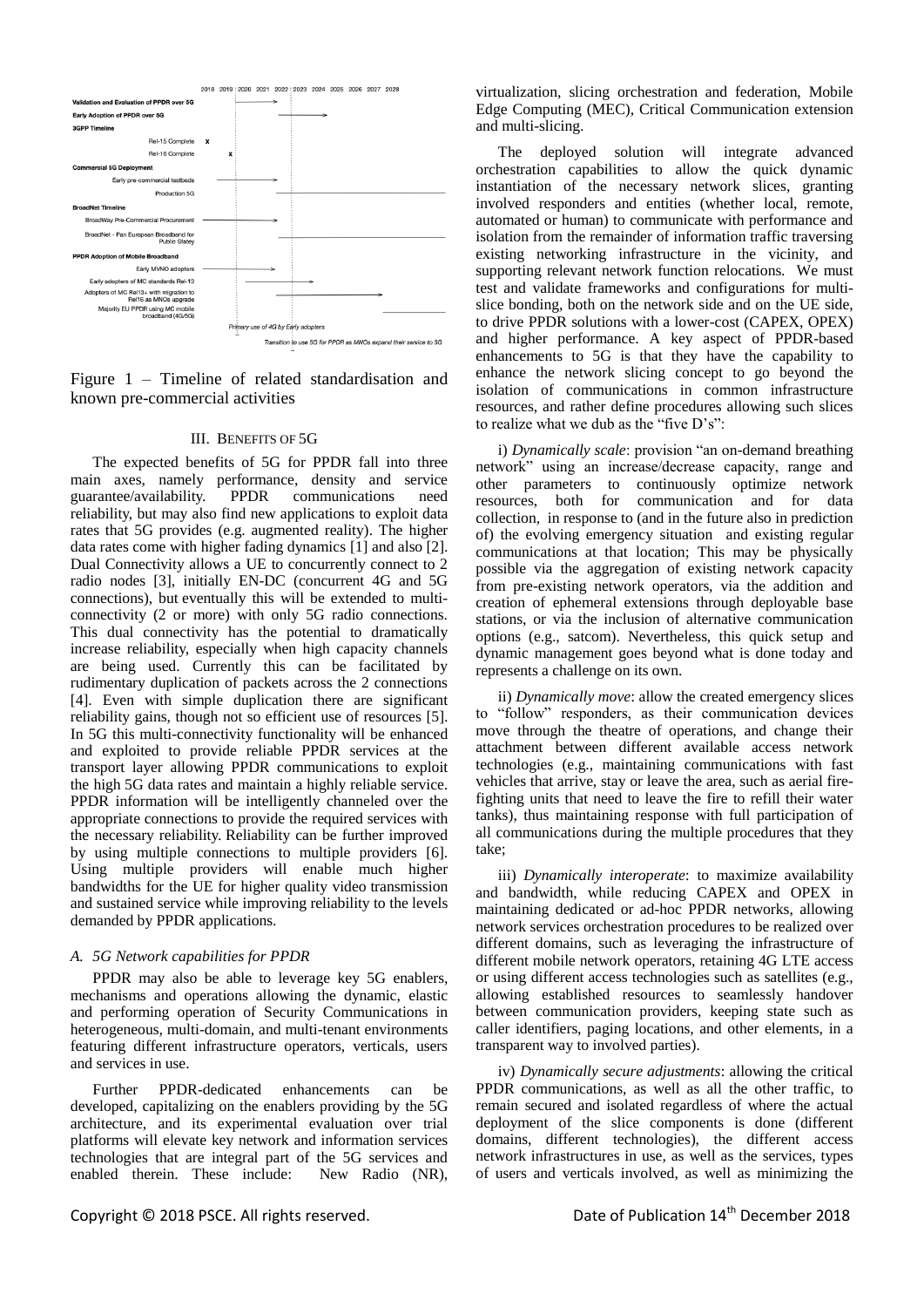impact on user privacy. It is important to address such cases, very common during real PPDR operations, where there is the need to make possible the - long-term or sporadic collaboration between different entities (agencies, or crossborder organizations).

v) *Dynamically costing*: using the said technologies, a dynamic cost may be structured so that higher cost is only incurred when the usage increases, due to the specific emergencies. Also, cost-performance optimization may be achieved by these technologies, e.g., by generating and using lower cost slices for some services or users, perhaps with higher density, and having higher performing slices only for selected PPDR services as needed. Multi-slice approach can combine "sub-slices" to create that higher performing higher cost slice for the enabled/permitted devices.

The 5G network PPDR-focused slices may deliver important basic service guarantees to PPDR users:

*Always-on information*: Enhancements for PPDR over 5G will provide the capability for responders to always be connected to information sources on the theatre of operations, by allowing different network technologies and operators to be used in a transparent, seamless and cooperative way. Responders will continuously have access to information, even as they move in, out, or between situational areas. This will end the need for spending precious moments catching up and debriefing operatives, as they switch context, no longer clogging communications with repetitive reports, as every intervenient will have complete constant situational awareness;

*Trans-location access*: Missions often have a geographical scope that can dynamically scale both in and out, having the potential to fall into the domain of different national and international borders. From a technological perspective, these are currently seen as hindering smooth communications provisioning. Project BroadWay seeks to solve this problem from a whole EU system of national systems perspective, solving much wider problems in which 5G may contribute. PPDR responders may operate from one country and go to aid another one. It is required that they may start their work immediately without interruption, or barriers. Roaming for PPDR, either in their specific slices or in the standard/regular commercially available slices, is an example;

*Secured and quality information exchanges*: 5G enhanced communication mechanisms will ensure that information, whether being voice, video or data, will be handled securely and reliably, even while sharing different communication channels from existing infrastructure (i.e., mobile networks);

*Integrated information processing and provisioning:* Data on networking and information services will continuously be collected and processed by various agents, and processed using state of the art algorithms, aiming for continuous and dynamic optimization of the communications infrastructure to the emergency at hand. MEC, Fog Computing and Cloud Computing will be assessed for several PPDR applications, such as video distribution;

*Multi-slice and multi-link bonding*: using multiple access options, such as multiple slices, multiple networks, multiple operators, and multiple Radio Access Technologies (RAT) can deliver the reliability, availability, high bandwidth and high density needed in many PPDR use cases. The principle of being able to exploit "every bit available" for PPDR on demand and as needed, is aligned with the need to best serve the PPDR needs, locations and circumstances. Simultaneous use of multiple slices by the same UE, combining and splitting slices at the cellular network level, bonding and using multiple access technologies or operators such as 5G with LTE, or Satellite communications, all provide such benefits, at various cost-performance levels;

## *B. 5G Network-based applications for PPDR*

5G performance and capabilities are expected to be supportive for critical services for PPDR users, among which we emphasize:

- Real time Multimedia (voice, data, video): real time MCS (MCPTT, MCData, MCVideo) will be provided to those first responders on site and in control rooms, to allow efficient coordination and communication, including for demanding and bandwidth hungry applications (e.g. broadcast of real time video, information flows coming from various sensors, augmented reality), with a high Quality of Experience (QoE) for the end users, enabled by 5G high performance (e.g. high bandwidth, low latency, broadcast). As an example, broadband video services are highly expected by PPDR organizations.
- Support for massive number of devices: one of the key requirements for PPDR is the delivery of simultaneous (several tens) real time and non-real time flows (e.g. mixed traffic profiles of voice plus video real time plus data) to large groups of users (several hundreds, up to a couple of thousands) within a small area (potentially within a single cell).

# *C. Business KPIs*

Innovation potential of 5G for PPDR can be identified as non-functional a business level in the following categories:

- Capacity
	- o Does the increased capacity of 5G provide enough communication resource for PPDR?
	- Does it provide enough capacity to also easily coexist with other verticals and applications?
- Availability
	- Do the foreseen 5G deployments provide coverage and performance in all areas? including, for example, underground, rural, urban, air, near shore sea/lakes, road, etc.
	- o Does 5G allow for better coverage though integration of alternative bearers, e.g. 4G and satellite?
	- o Will 5G be dynamic enough to adapt and transit from daily-regular PPDR scenarios to fast changing disaster situations?
	- o Will 5G enable multinational cooperation and cross border response capabilities
- Security
	- o Are 5G new capabilities more or less secure?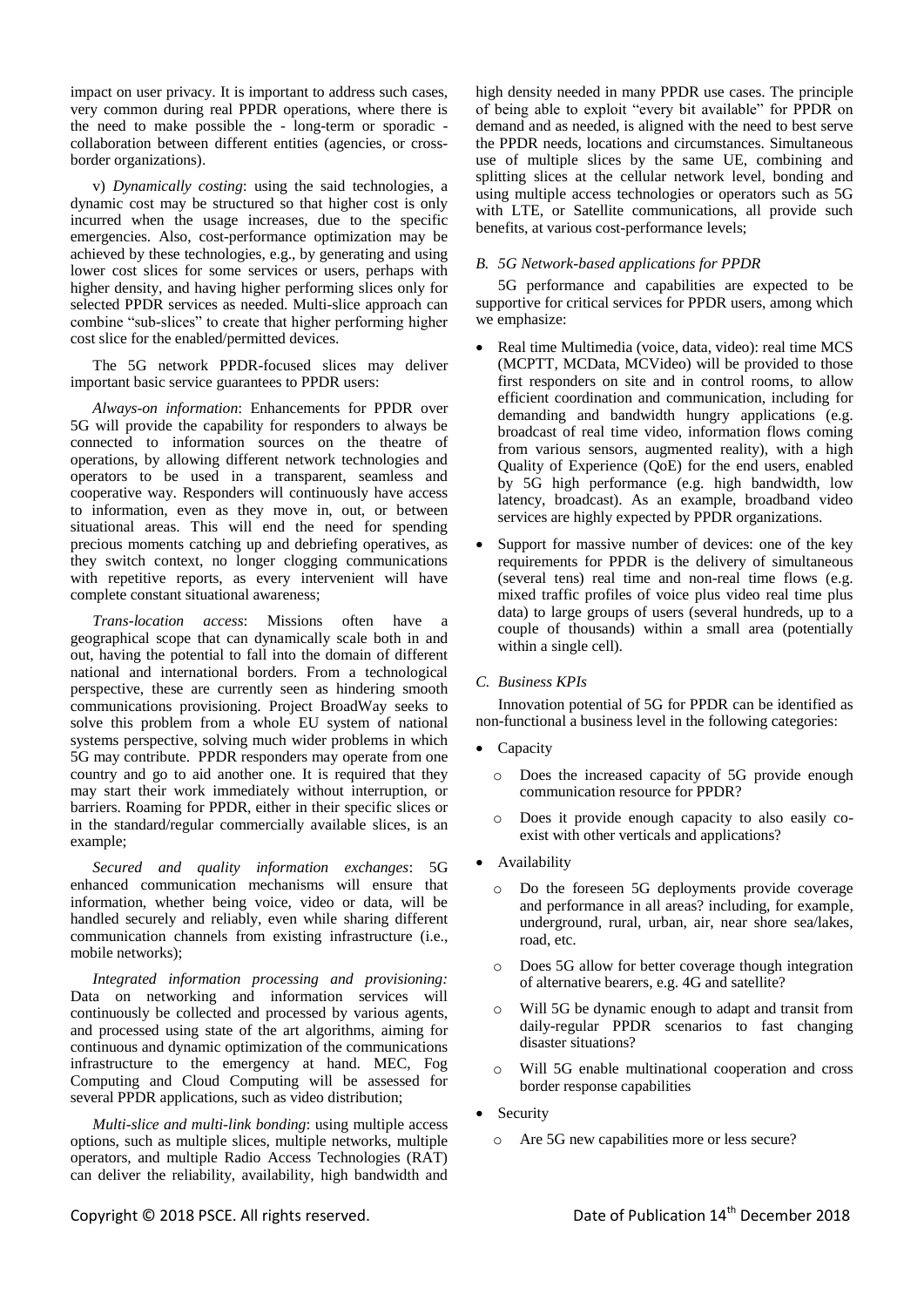- o What measures are required to give confidence, for example, that police operations will not be influenced by malicious cyber activities.
- o Does the supply chain maintain high assurances on software quality and security?
- Standardised technologies
	- o Are the technologies of 5G fully standardised? PPDR are witnessing a 15-20 year vendor lock situation retaining only 2G communication capability. This is hindering capability development and innovation for PPDR. This must never happen again. Responders must have the same, if not better, technology than criminals, and rich information capabilities to help find those lost people during a forest fire or respond to rescue people after an earthquake.

### IV. PPDR NEEDS FOR BROADBAND COMMUNICATION

The use case scenarios for advanced large-scale and realistic in-the-field trials, and the close collaboration and cocreation together with relevant stakeholders and expert users will allow 5G technologies not only to progress on the development of critical PPDR building blocks and applications per se, but also progress on and achieve additional advancements in smart ways of configuring, using and managing such PPDR solutions, as well as improving the way PPDR applications and terminals are adapted and used by the first responders. These advancements will reflect the needs and requirements in coordination and alignment across the MNOs, the PPDR control centres, and the PPDR in-thefield first responders. These capabilities will take into account planning and relevant operational procedures as well as highly dynamically changing contexts and environments. While the users of advanced future PPDR communication solutions and services will gain potential access to a whole new range of devices, services and features, there will be a need to communicate in a smart and user-friendly way with service levels that are available at a given place and time. This is important to set the level of expectations and realistic use of these devices, services and features in the face of PPDR stakeholders.

#### *A. Regulatory Considerations*

Future adoption of 5G will be subject to many other nontechnical aspects, particularly considering the Legal and regulatory framework that will govern adoption on PPDR service over 5G. The following gives a non-exhaustive list of avenues that should be explored:

- Spectrum policy Internationally and nationally,
- BEREC oversight and national regulation,
- Telecoms Framework package,
- European 5G Action plan,
- European and National Cyber policy (ENISA) NIS Directive,
- National Broadband plans, incorporating 5G DG Connect COCOM,
- Net Neutrality,
- General Data Protection Regulation (GDPR),
- eIDAS, eTrust, ePrivacy, etc.,
	- International and national procurement laws.

It is thus important to identify and assess the level of Legal, Policy, Ethical and Societal considerations within PPDR integration into 5G and provide the tools and guidelines for their effective management. Foreseen activities in this approach could examine all methods, tools, technologies and processes applied by 5G (and PPDR 5G enhancements) and the scenarios that may infringe or jeopardize participants' rights, legal requirements and implications of training and potential undesired ethical and societal impacts. Attention must be paid to the national and cross-European aspects. Additionally, a structured continuous approach to identify and appraise the key criteria and concerns for societal acceptance and ethical matters should be taken.

# V. STEPS TO BE TAKEN TO EVALUATE AND ADOPT 5G FOR PPDR

#### *A. Networking Aspects*

The provisioning of PPDR communications exposes the networking fabric to a challenging set of objectives and requirements which demand the availability of control and operation mechanisms able to ensure such provisioning. This is particularly critical when considering the joint support of regular communications and other transversal issues such as dynamic coverage required due to emergency situations, amongst other challenges. As 5G-enabled technologies are being standardized and evolved to encompass such disparate conditions and possibilities, while providing greater flexibility and dynamism in network deployment and operation, it is important to assess, validate and evolve this underlying networking fabric, while handling PPDR situations. Despite ongoing research and standardization efforts, PPDR systems and applications must contribute to the design of future 5G end-to-end systems by bringing real use cases, and trialling them with available technology, outputting results to society, stakeholders policy and standards definition organisations. From the technological and solutions perspective, or the "supply" perspective, it is important for PPDR focused activities (i.e., applications, services, interfaces, amongst others) to leverage on the knowledge and the exploitable results developed in ongoing 5G developments, both at the Radio Access Network (RAN) and core network level (e.g., Network Function Virtualization (NFV), Software Defined Networking (SDN) network slicing, and others), existing trial sites dedicated to 5G along with extensions and enhancements, and the deployment of the industrial and Small and Medium Enterprises (SME) 5G products (e.g., Rel.15 gNB nodes and future Rel.16 compliant products). On the "demand" side, or end user's needs, 5G needs to address PPDR operations in respect to critical communication scenarios (which, as of today, are not yet available in the previously mentioned platforms), while addressing the necessary innovation developments as well to manage and operate the network system when human lives are at stake. In this way, for the various stakeholders involved (ranging from operators, to manufacturers and service providers) to reach the PPDR market, they require the development of mechanisms capable of handling life-threatening operations of ICT solutions.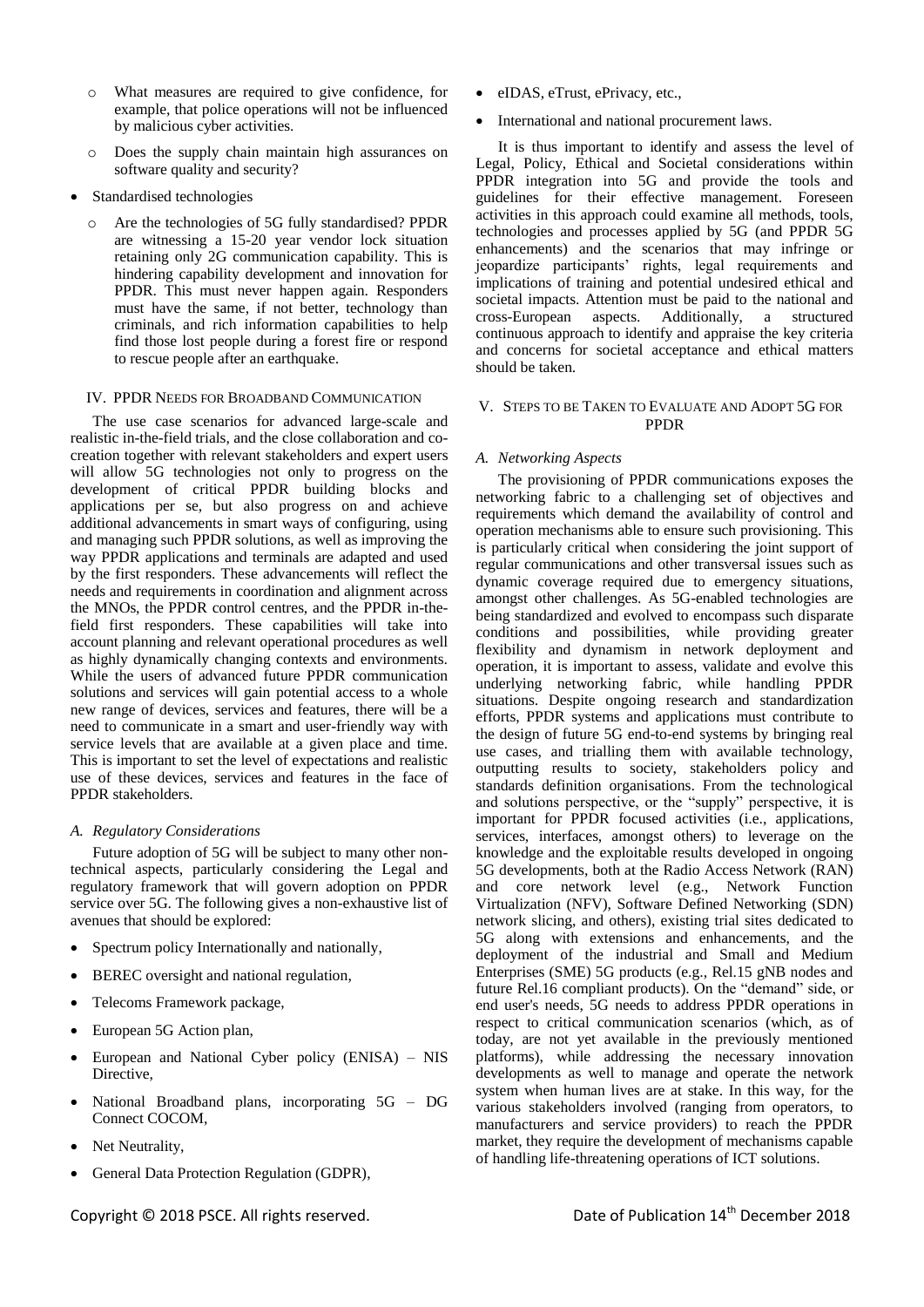# *B. PPDR Validation Challenges*

The challenge to validate 5G solutions for PPDR is a complex one. Many ICT projects and their partners are safe in the comfort of their technical bubble. When we reach to the higher TRL's, moving beyond the lab-based testing against technical KPIs and engaging more with business stakeholders, we encounter different ways of working and even different working language. The language of the technical engineer is significantly different to that of a real PPDR responder. Responders care only that the technology works to support their operations to protect the public and save lives. If it doesn't, then the technology will be rejected. Technology developers of 5G are several steps away from the real PPDR responder in the value chain. It's important to understand who the appropriate stakeholder should be to represent the provision of communication services to the PPDR responder. We see here the onward provision of:

- i) mobile technologies from developers, to,
- ii) commercial mobile operators, to,
- iii) nationally mandated organisations responsible to deliver communication services to,
- iv) PPDR responders, who require enhanced communication capability.

When considering the provision of PPDR communication services, we encounter further discipline differences. For example, from a technology perspective we could be confident that 5G-PPP KPI's for PPDR are sufficient. From the perspective of communication provision to a PPDR responder, the presentation of this is highly unlikely to be convincing. PPDR responders will judge the utility of a technology in a more specific sense. Even if their shiny new gigabit/second device has impressive capability in terms of capacity and latency written on the box, if it doesn't provide the correct information, accurately, on-time and when it's needed, a life may be lost. This issue can be addressed considering the following two mechanisms:

# *A) Co-creation, Technical validation and PPDR Evaluation*

Co-creation - technology should be deployed on the testbeds taking into account new knowledge from working closely with PPDR stakeholder representing complimentary and different views from across Europe. There will be many technical challenges to integrate the different facets of 5G technical capabilities. However, to be able to assess the utility of 5G for PPDR, 2 different assessments must be made:

- Technical Validation– The technical team evaluating the technical performance in PPDR use cases
- PPDR Evaluation– National PPDR operators assessing the utility of the technology for PPDR and the business case for adoption

The process of Validation and Evaluation requires a cocreation process combining both technology developers and PPDR stakeholders. A methodology that is developed specifically to allow PPDR and crisis management actors to trial and assess new technology should be adopted.

*B) The European mobile sharing eco-system supporting PPDR*

Mission Critical capabilities are new. Provision of services for PPDR by commercial mobile operators is new. This is a complex and difficult to understand business model. In conversation with mobile operator EE who provide service for the new Emergency Service Network (ESN) to the UK Home Office we find that their motivation is founded on the basis that hardening of the EE mobile network, provision of extra coverage and security can only help build trust with consumer users. This can only provide a competitive advantage in provision of consumer mobile services, and also opens other 'business critical' classes of mobile service provision.

5G services are new, not just from a capacity and latency perspective, but from new capabilities for offering shared infrastructure. Concepts like slicing are only understood by PPDR stakeholders in terms of papers and promotional materials. National PPDR operators currently have no operational experience with this new sharing model. Sharing of infrastructure is a new consideration for PPDR operators. Many studies have been carried out that consider the cost/benefits of sharing. Analysis Mason (July 2018) [\[7\]](#page-7-6) concludes that the full life cost of sharing PPDR services over commercial mobile networks is roughly 30-40% of that expected from providing dedicated networks. PPDR operators are familiar with dedicated narrowband systems (TETRA/TETRAPOL) and are considering carefully the change from using dedicated and harmonised spectrum, to provision of shared broadband services. Whilst the cost savings are clear, this is a significant culture change. Dedicated networks are perceived to be more secure, with reliability under direct control. Sharing imposes a dependence on the services of others, shifting responsibility of elements of security and reliability to other parties:

- Business case The commercial motivations of 5G commercial mobile operators must support provision of PPDR services. PPDR responders represent on 0.75% of mobile user in Europe, therefore commercial motivation may be limited, considering addition investments required to provide PPDR grade MCS.
- Policy and Regulation– European mobile regulations focus specifically on the mobile economy that represents 3.3% of European GDP. Policy and regulation will be required to safeguard this small number of highly critical users.
- Standards A significant progress has already been made to support MCS for PPDR. However, the maturity of solutions fulfilling these standards is still low and there may be new and more efficient ways to provide 5G MC services.

#### VI. CONCLUSION

In this paper we see 5G as an opportunity to satisfy the under-served communication needs of the European PPDR community and its multiple vertical entities, while gaining capability advantage using the most advanced communications solutions for enabling their daily and emergency Operations. We aim to raise the awareness for the need to explore the existing (and upcoming) commercial and research experimental environments to provide a PPDRcentred assessment of 5G technology capabilities from the point of view. Reflection back of assessments should influence 5G policy and direction for standardisation. The

Copyright © 2018 PSCE. All rights reserved. Date of Publication 14<sup>th</sup> December 2018